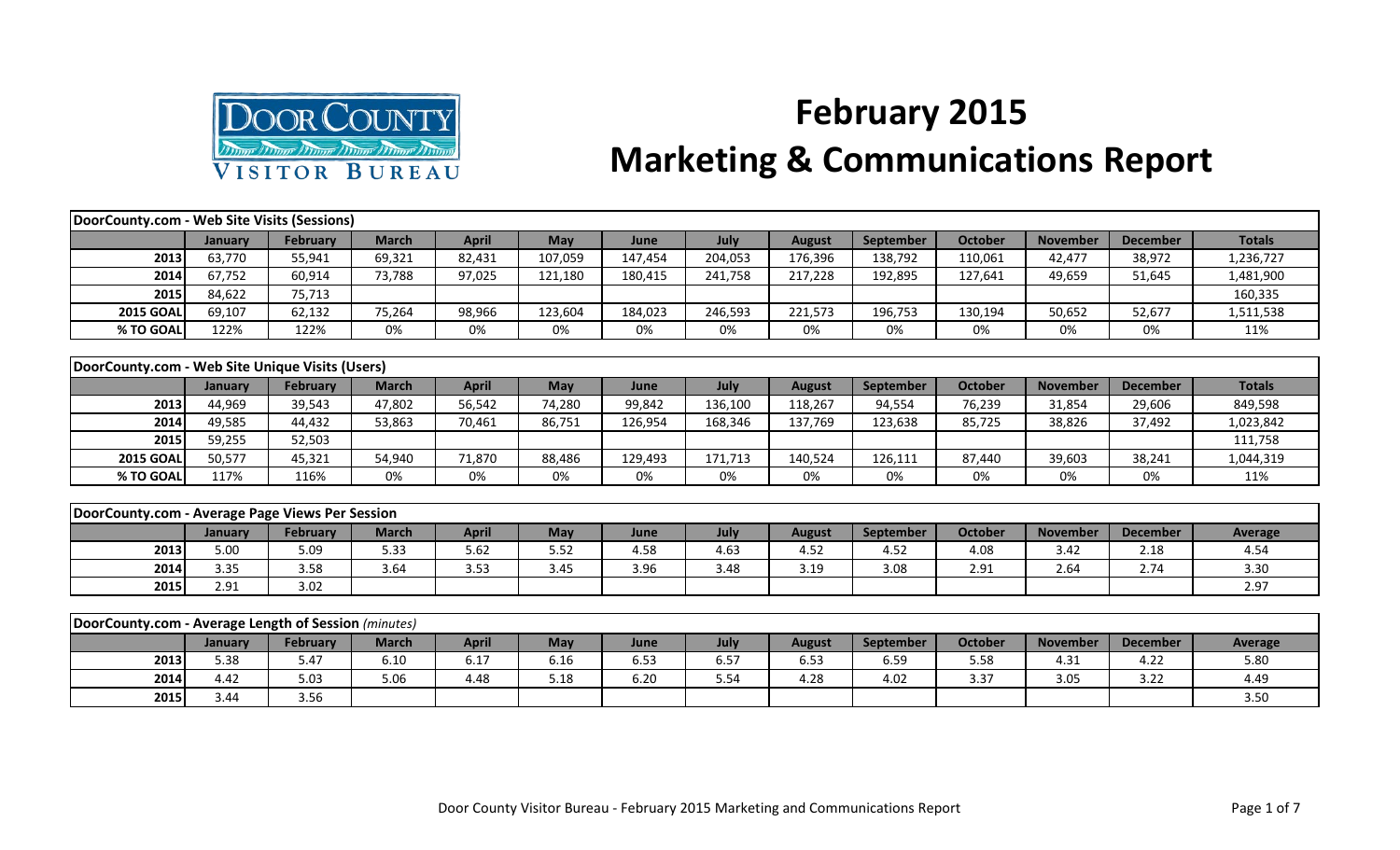| DoorCounty.com - Mobile Web Site Useage                                            |                |                 |              |              |                    |                                                     |         |               |                  |                            |                                     |                 |               |
|------------------------------------------------------------------------------------|----------------|-----------------|--------------|--------------|--------------------|-----------------------------------------------------|---------|---------------|------------------|----------------------------|-------------------------------------|-----------------|---------------|
|                                                                                    | January        | <b>February</b> | <b>March</b> | <b>April</b> | May                | June                                                | July    | <b>August</b> | September        | <b>October</b>             | <b>November</b>                     | <b>December</b> | <b>Totals</b> |
| 2013                                                                               | 15,219         | 13,336          | 16,952       | 19,449       | 30,015             | 49,594                                              | 69,397  | 61,021        | 47,761           | 38,867                     | 7,934                               | 7,333           | 376,878       |
| 2014                                                                               | 23,872         | 10,927          | 28,446       | 38,478       | 48,903             | 72,055                                              | 106,244 | 99,139        | 88,020           | 50,954                     | 23,263                              | 22,857          | 613,158       |
| 2015                                                                               | 39,024         | 21,610          |              |              |                    |                                                     |         |               |                  |                            |                                     |                 | 60,634        |
|                                                                                    |                |                 |              |              |                    |                                                     |         |               |                  |                            |                                     |                 |               |
| DoorCounty.com - Top Ten Most Requested Pages for the Month                        |                |                 |              |              |                    |                                                     |         |               |                  |                            |                                     |                 |               |
| 1) /Home                                                                           |                |                 |              |              |                    | 5) /seasonal-promotions-directory/nature-of-romance |         |               |                  |                            | 9) plan-your-trip/interactive-map   |                 |               |
| 2) /where-to-stay                                                                  |                |                 |              |              |                    | 6) /plan-your-trip/visitor-guide                    |         |               |                  |                            | 10) /what-to-do/seasonal-activities |                 |               |
| 3) / events                                                                        |                |                 |              |              |                    | 7) /where-to-stay/log-cabin-log-house               |         |               |                  |                            |                                     |                 |               |
| 4) /what-to-do                                                                     |                |                 |              |              | 8) /plan-your trip |                                                     |         |               |                  |                            |                                     |                 |               |
|                                                                                    |                |                 |              |              |                    |                                                     |         |               |                  |                            |                                     |                 |               |
| DoorCounty.com - Top Ten Sources                                                   |                |                 |              |              |                    |                                                     |         |               |                  |                            |                                     |                 |               |
| 1) google/organic                                                                  |                |                 |              |              | 5) yahoo/organic   |                                                     |         |               |                  | 9) m/facebook.com/referral |                                     |                 |               |
| 2) (direct)/(none)                                                                 |                |                 |              |              | 6) bing/organic    |                                                     |         |               |                  |                            |                                     |                 |               |
| 10) travelwisconsin.com/referral<br>3) cloud.innline.com/referral<br>7) Google/PPC |                |                 |              |              |                    |                                                     |         |               |                  |                            |                                     |                 |               |
| 4) DoorCounty/Email                                                                |                |                 |              |              |                    | 8) FacebookNewsfeedAds/NewsfeedAds                  |         |               |                  |                            |                                     |                 |               |
|                                                                                    |                |                 |              |              |                    |                                                     |         |               |                  |                            |                                     |                 |               |
| Social Media: Facebook                                                             |                |                 |              |              |                    |                                                     |         |               |                  |                            |                                     |                 |               |
| <b>Impressions</b>                                                                 | January        | February        | <b>March</b> | <b>April</b> | May                | June                                                | July    | <b>August</b> | September        | <b>October</b>             | <b>November</b>                     | <b>December</b> | <b>Totals</b> |
| 2013                                                                               | 705,864        | 438,515         | 508,267      | 913,060      | 718,887            | 731,781                                             | 862,530 | 3,417,990     | 906,036          | 973,792                    | 789,279                             | 757,391         | 11,723,392    |
| 2014                                                                               | 1,072,474      | 786,549         | 1,256,786    | 1,140,795    | 904,334            | 866,752                                             | 937,971 | 1,053,928     | 1,378,288        | 597,568                    | 587,576                             | 559,572         | 11,142,593    |
| 2015                                                                               | 826,778        | 594,789         |              |              |                    |                                                     |         |               |                  |                            |                                     |                 | 1,421,567     |
| <b>Post Views</b>                                                                  | <b>January</b> | <b>February</b> | <b>March</b> | <b>April</b> | May                | June                                                | July    | <b>August</b> | <b>September</b> | <b>October</b>             | <b>November</b>                     | <b>December</b> | <b>Totals</b> |
| 2013                                                                               | 201,757        | 153,573         | 235,988      | 421,933      | 397,823            | 339,344                                             | 694,065 | 837,676       | 661,885          | 555,945                    | 75,063                              | 403,674         | 4,978,726     |
| 2014                                                                               | 207,464        | 240,304         | 426,235      | 424,333      | 463,321            | 444,147                                             | 339,068 | 461,958       | 612,005          | 238,985                    | 346,151                             | 257,000         | 4,460,971     |
| 2015                                                                               | 555,825        | 388,349         |              |              |                    |                                                     |         |               |                  |                            |                                     |                 | 944,174       |
| <b>Page Views</b>                                                                  | January        | February        | <b>March</b> | <b>April</b> | May                | June                                                | July    | <b>August</b> | September        | <b>October</b>             | <b>November</b>                     | <b>December</b> | <b>Totals</b> |
| 2013                                                                               | 3,372          | 2,134           | 3,474        | 8,976        | 5,164              | 5,398                                               | 6,440   | 7,471         | 7,069            | 4,702                      | 1,637                               | 1,870           | 57,707        |
| 2014                                                                               | 11,533         | 13,566          | 3,181        | 3,624        | 3,358              | 3,963                                               | 8,419   | 3,050         | 3,047            | 1,616                      | 1,199                               | 170,953         | 227,509       |
| 2015                                                                               | 1,447          | 1,197           |              |              |                    |                                                     |         |               |                  |                            |                                     |                 | 2,644         |
| <b>Engagement</b>                                                                  | January        | February        | <b>March</b> | <b>April</b> | May                | June                                                | July    | <b>August</b> | September        | <b>October</b>             | <b>November</b>                     | <b>December</b> | <b>Totals</b> |
| 2015                                                                               | 24,832         | 14,834          |              |              |                    |                                                     |         |               |                  |                            |                                     |                 | 39,666        |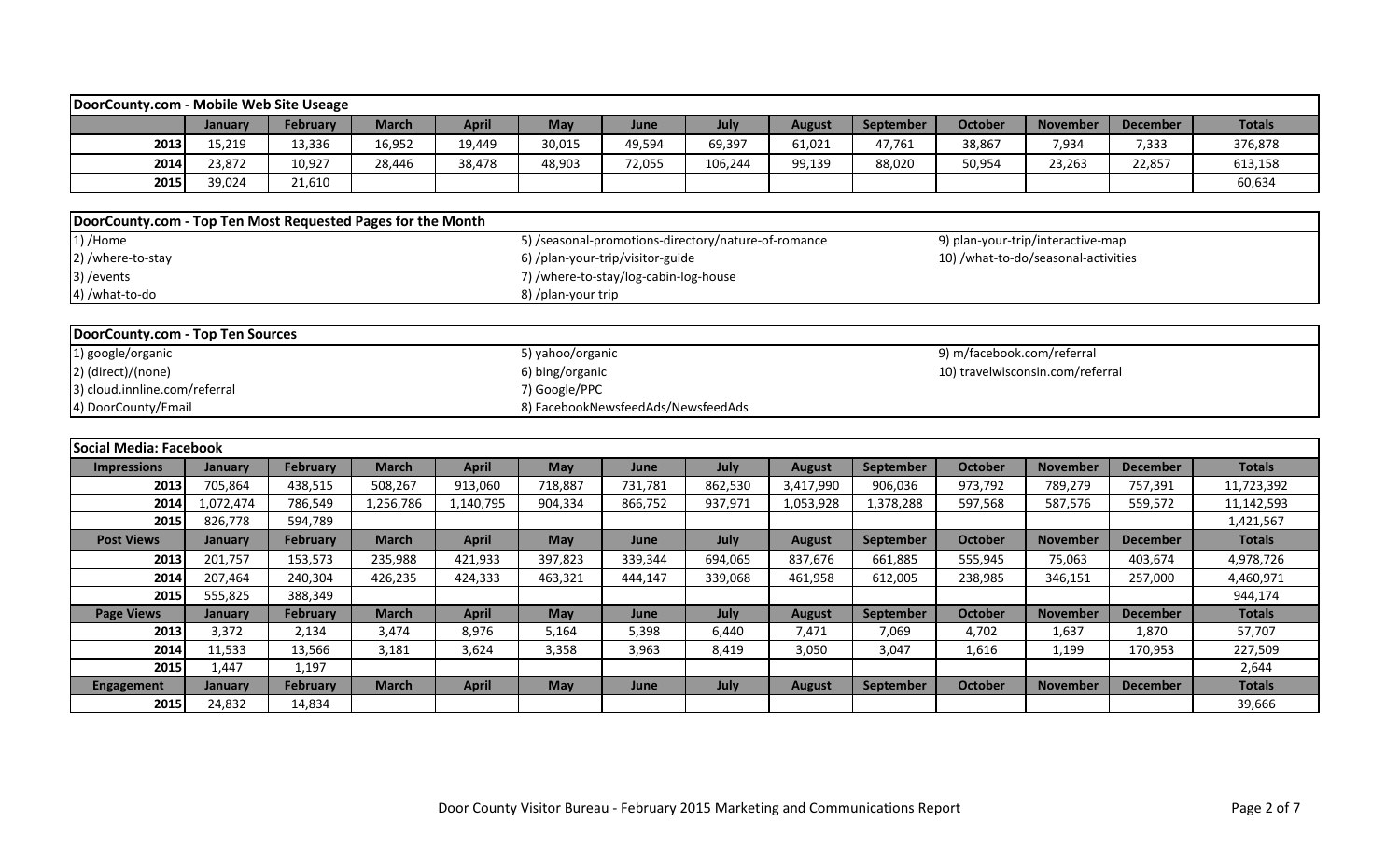| <b>Social Media: Twitter Followers</b>                           |         |                                                                                        |              |              |         |         |         |               |           |                |                 |                 |                        |
|------------------------------------------------------------------|---------|----------------------------------------------------------------------------------------|--------------|--------------|---------|---------|---------|---------------|-----------|----------------|-----------------|-----------------|------------------------|
|                                                                  | January | February                                                                               | <b>March</b> | <b>April</b> | May     | June    | July    | <b>August</b> | September | <b>October</b> | <b>November</b> | <b>December</b> | <b>Annual % Growth</b> |
| 2013                                                             | 1,833   | 1,975                                                                                  | 2,032        | 2,109        | 2,187   | 2,235   | 2,340   | 2,402         | 2,426     | 2,479          | 2,537           | 2,589           | 41%                    |
| 2014                                                             | 2,654   | 2,701                                                                                  | 2,747        | 2,797        | 2,910   | 3,050   | 3,180   | 3,264         | 3,348     | 3,417          | 3,451           | 3,569           | 34%                    |
| 2015                                                             | 3,585   | 3,652                                                                                  |              |              |         |         |         |               |           |                |                 |                 |                        |
|                                                                  |         |                                                                                        |              |              |         |         |         |               |           |                |                 |                 |                        |
| Social Media: Insider Expert Blog Page Views                     |         |                                                                                        |              |              |         |         |         |               |           |                |                 |                 |                        |
|                                                                  | January | <b>February</b>                                                                        | <b>March</b> | <b>April</b> | May     | June    | July    | <b>August</b> | September | <b>October</b> | <b>November</b> | <b>December</b> | <b>Totals</b>          |
| 2013                                                             | 337     | 1,107                                                                                  | 2,238        | 3,359        | 3,788   | 3,458   | 4,580   | 4,730         | 2,990     | 3,111          | 1,868           | 976             | 32,542                 |
| 2014                                                             | 2,160   | 2,141                                                                                  | 3,525        | 2,602        | 3,311   | 2,913   | 3,887   | 4,888         | 5,929     | 5,796          | 3,633           | 2,342           | 43,464                 |
| 2015                                                             | 3,174   | 2,448                                                                                  |              |              |         |         |         |               |           |                |                 |                 | 5,622                  |
|                                                                  |         | *In February 2013 the Insider Expert blog views replaced the former staff blog numbers |              |              |         |         |         |               |           |                |                 |                 |                        |
|                                                                  |         |                                                                                        |              |              |         |         |         |               |           |                |                 |                 |                        |
| <b>Pay-Per-Click Results</b>                                     |         |                                                                                        |              |              |         |         |         |               |           |                |                 |                 |                        |
|                                                                  | January | February                                                                               | <b>March</b> | <b>April</b> | May     | June    | July    | <b>August</b> | September | <b>October</b> | <b>November</b> | <b>December</b> | <b>Totals</b>          |
|                                                                  |         | 2013 2013 Program started in March                                                     | 3,222        | 3,797        | 5,110   | 4,532   | 4,997   | 4,945         | 4,108     | 4,033          | 3,156           | n/a             | 37,900                 |
| 2014                                                             | 2,432   | 2,748                                                                                  | 3,473        | 9,955        | 4,940   | 5,260   | 4,203   | 2,124         | 2,462     | 2,019          | 1,294           | 1,314           | 42,224                 |
| 2015                                                             | 1,815   | 2,153                                                                                  |              |              |         |         |         |               |           |                |                 |                 | 3,968                  |
|                                                                  |         |                                                                                        |              |              |         |         |         |               |           |                |                 |                 |                        |
| Door County E-Newsletter - Number of E-Mails Sent (with remails) |         |                                                                                        |              |              |         |         |         |               |           |                |                 |                 |                        |
|                                                                  | January | February                                                                               | <b>March</b> | <b>April</b> | May     | June    | July    | <b>August</b> | September | <b>October</b> | <b>November</b> | <b>December</b> | <b>Totals</b>          |
| 2013                                                             | 326,396 | 321,595                                                                                | 319,699      | 308,619      | 332,534 | 336,442 | 311,189 | 342,967       | 319,249   | 322,423        | 308,090         | 306,833         | 3,856,036              |
| 2014                                                             | 310,665 | 304,504                                                                                | 260,265      | 290,157      | 303,787 | 311,153 | 314,220 | 314,552       | 346,443   | 343,595        | 344,384         | 337,073         | 3,780,798              |
| 2015                                                             | 328,573 | 319,563                                                                                |              |              |         |         |         |               |           |                |                 |                 | 648,136                |
|                                                                  |         |                                                                                        |              |              |         |         |         |               |           |                |                 |                 |                        |
| Door County E-Newsletter - Open Rates                            |         |                                                                                        |              |              |         |         |         |               |           |                |                 |                 |                        |
|                                                                  | January | <b>February</b>                                                                        | <b>March</b> | <b>April</b> | May     | June    | July    | <b>August</b> | September | <b>October</b> | <b>November</b> | <b>December</b> | <b>Average</b>         |
| 2013                                                             | 19.90%  | 20.60%                                                                                 | 20.00%       | 21.10%       | 25.20%  | 21.10%  | 21.40%  | 24.00%        | 23.80%    | 24.80%         | 24.10%          | 22.00%          | 22.33%                 |
| 2014                                                             | 25.30%  | 24.20%                                                                                 | 31.70%       | 30.10%       | 25.80%  | 26.90%  | 26.90%  | 26.00%        | 29.20%    | 26.50%         | 22.30%          | 21.20%          | 26.34%                 |
| 2015                                                             | 24.80%  | 23.60%                                                                                 |              |              |         |         |         |               |           |                |                 |                 | 24.20%                 |
|                                                                  |         |                                                                                        |              |              |         |         |         |               |           |                |                 |                 |                        |
| Door County E-Newsletter - Click Thru's                          |         |                                                                                        |              |              |         |         |         |               |           |                |                 |                 |                        |
|                                                                  | January | February                                                                               | <b>March</b> | <b>April</b> | May     | June    | July    | <b>August</b> | September | <b>October</b> | <b>November</b> | <b>December</b> | <b>Average</b>         |
| 2013                                                             | 2.80%   | 2.70%                                                                                  | 2.70%        | 3.00%        | 4.20%   | 3.30%   | 3.40%   | 3.50%         | 3.80%     | 3.20%          | 2.80%           | 1.90%           | 3.11%                  |
| 2014                                                             | 2.90%   | 2.30%                                                                                  | 4.40%        | 4.20%        | 3.90%   | 4.60%   | 4.70%   | 4.30%         | 4.50%     | 3.90%          | 2.30%           | 2.10%           | 3.68%                  |
| 2015                                                             | 2.60%   | 2.90%                                                                                  |              |              |         |         |         |               |           |                |                 |                 | 2.75%                  |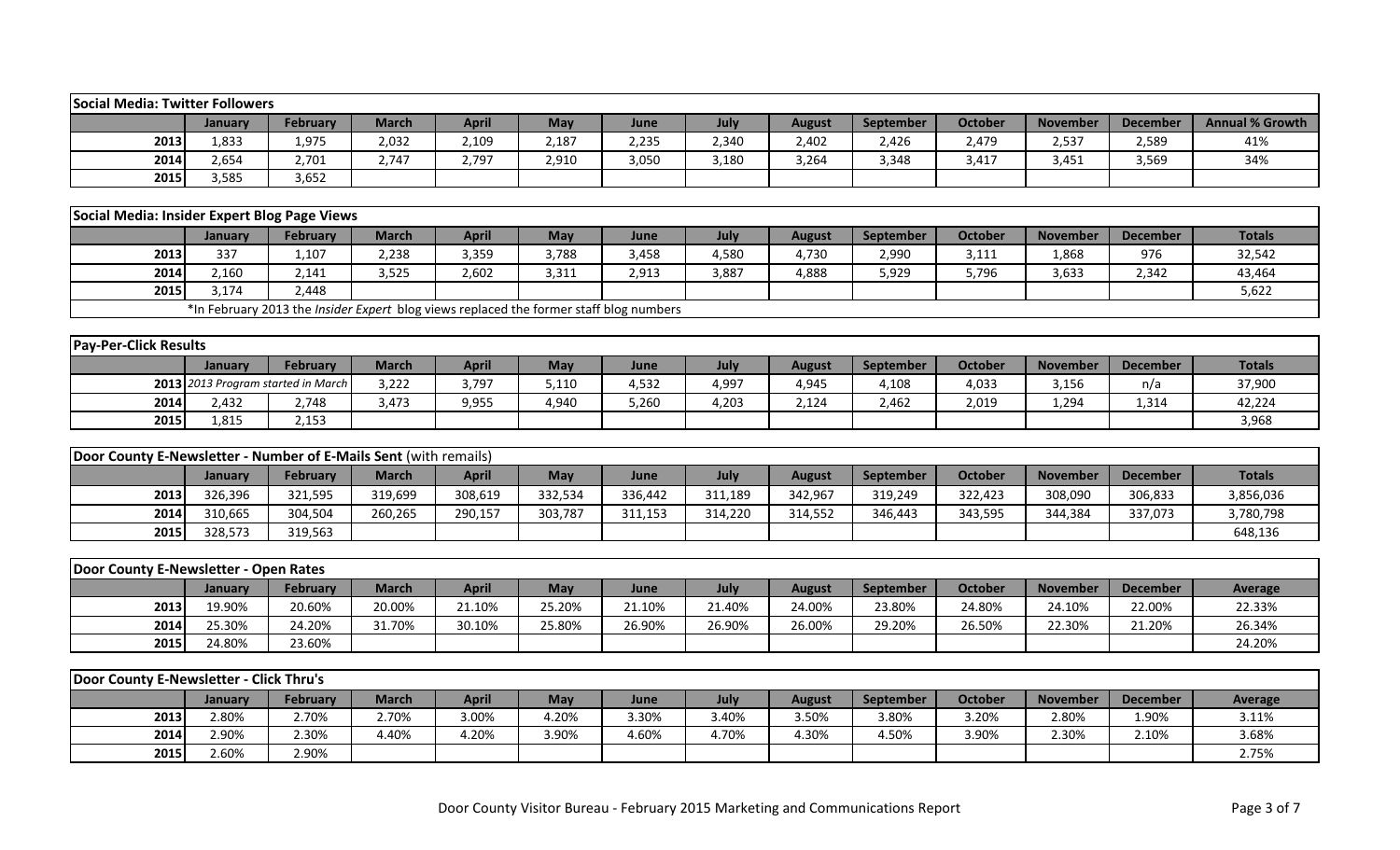| <b>Advertising - Programs &amp; Campaigns</b> |                          |                            |                         |              |           |                                      |            |               |                  |                         |                 |                 |  |
|-----------------------------------------------|--------------------------|----------------------------|-------------------------|--------------|-----------|--------------------------------------|------------|---------------|------------------|-------------------------|-----------------|-----------------|--|
|                                               | Januarv                  | <b>February</b>            | March                   | <b>April</b> | May       | June                                 | July       | <b>August</b> | <b>September</b> | October                 | <b>November</b> | <b>December</b> |  |
|                                               | 2013 Image/NOR           | <b>NOR</b>                 | Image/LGBT              | Image/LGBT   | Image     | Image                                | Image/LGBT | Image         | Image/SDSDC      | Image/SDSD              | Image           | Image/NOR       |  |
|                                               | $2014$ Image/NOR         | NOR/Image                  | Image                   | Image/SOB    | Image/SOB | Image                                | Image      | Image         |                  | Image/SDSDC Image /SDSD | Image/NOR       | Image/NOR       |  |
|                                               |                          | 2015 Image/NOR   NOR/Image |                         |              |           |                                      |            |               |                  |                         |                 |                 |  |
|                                               | SOB = Season of Blossoms |                            | NOR = Nature of Romance |              |           | SDSDC = So Delicious. So Door County |            |               |                  |                         |                 |                 |  |

| <b>Advertising - Gross Impressions</b> |         |                 |           |              |           |                       |           |           |                  |           |          |                 |              |
|----------------------------------------|---------|-----------------|-----------|--------------|-----------|-----------------------|-----------|-----------|------------------|-----------|----------|-----------------|--------------|
|                                        | Januarv | <b>February</b> | March     | <b>April</b> | May       | June                  | July      | August    | <b>September</b> | October   | November | <b>December</b> | <b>Total</b> |
| 2013                                   | 106,273 | 480,182         | 123,101   | 124,644      | 4,759,128 | 494,467,              | 6,332,927 | 6,046,422 | 2,911,882        | 136,216.  | 130,040  | 104,743         | 29,750,025   |
| 2014                                   | 70,620  | 2,777,134       | 9,058,615 | 8,790,285    | 6,753,942 | 2,772,67 <sup>-</sup> | 904,724   | 148,225   | 1,735,115        | 3,503,157 | 2,604    | 2,530           | 36,519,628   |
| 2015                                   | 5.346   | 2,679,900       |           |              |           |                       |           |           |                  |           |          |                 | 2,685,246    |

| <b>Advertising - Media Placed 2015</b> |         |                 |              |       |            |      |      |               |                  |         |                 |                 |              |
|----------------------------------------|---------|-----------------|--------------|-------|------------|------|------|---------------|------------------|---------|-----------------|-----------------|--------------|
|                                        | January | <b>February</b> | <b>March</b> | April | <b>May</b> | June | July | <b>August</b> | <b>September</b> | October | <b>November</b> | <b>December</b> | <b>Total</b> |
| <b>Total Paid</b>                      | \$3,440 | \$30,793        |              |       |            |      |      |               |                  |         |                 |                 | \$34,233     |
| <b>Co-Op Dollars</b>                   | \$0     | 51,525          |              |       |            |      |      |               |                  |         |                 |                 | \$1,525      |
| <b>Barter Dollars</b>                  | \$0     | \$30,228        |              |       |            |      |      |               |                  |         |                 |                 | \$30,228     |
| <b>Unpaid Dollars</b>                  | \$0     | \$0             |              |       |            |      |      |               |                  |         |                 |                 | S0           |

| <b>Explore The Door Video Travel Show Activity (views/downloads)</b> |                |          |       |       |            |       |       |        |           |         |                 |          |               |
|----------------------------------------------------------------------|----------------|----------|-------|-------|------------|-------|-------|--------|-----------|---------|-----------------|----------|---------------|
|                                                                      | <b>January</b> | February | March | April | <b>May</b> | June  | July  | August | September | October | <b>November</b> | December | <b>Totals</b> |
| 2013                                                                 | 6,334          | 5,378    | 3,134 | 5,397 | 6,601      | 7,420 | 9,686 | 8,201  | 6,158     | 5,112   | 1,871           | 2,168    | 70,460        |
| 2014                                                                 | 2,631          | 2,354    | 3,253 | 3,705 | 5,065      | 6,695 | 8,201 | 6,379  | 5,193     | 4,578   | 2,988           | 3,110    | 54,152        |
| 2015                                                                 | 5.745          | 4,727    |       |       |            |       |       |        |           |         |                 |          | 10,472        |

| <b>Media Marketing Program - Impressions</b> |                 |            |            |              |            |            |            |               |            |             |                 |                 |               |
|----------------------------------------------|-----------------|------------|------------|--------------|------------|------------|------------|---------------|------------|-------------|-----------------|-----------------|---------------|
|                                              | <b>January</b>  | February   | March      | <b>April</b> | May        | June       | July       | <b>August</b> | September  | October     | <b>November</b> | <b>December</b> | <b>Totals</b> |
| 2013                                         | 1,670,178       | 8,638,771  | 10,208,354 | 1,933,183    | 1,028,329  | 20,328,268 | 8,173,056  | 31,790,411    | 9,995,295  | 285,691,328 | 4,298,436       | 7,342,018       | 391,097,627   |
|                                              | 2014 37,852,999 | 40,986,204 | 27,772,140 | 5,314,961    | 20,193,969 | 44,435,235 | 71,687,651 | 12,256,415    | 51,116,546 | 67,868,123  | 18,770,067      | 3,507,165       | 401,761,475   |
|                                              | 2015 28,017,364 | 1,823,856  |            |              |            |            |            |               |            |             |                 |                 | 29,841,220    |
| <b>2015 GOAL</b>                             | 16,535,501      | 6,388,538  | 14,230,653 | 8,366,153    | 9,517,767  | 8,886,788  | 49,319,240 | 13,688,198    | 22,374,255 | 40,394,770  | 6,733,098       | 6,571,412       | 203,006,373   |
| % TO GOAL                                    | 169%            | 29%        | 0%         | 0%           | 0%         | 0%         | 0%         | 0%            | 0%         | 0%          | 0%              | 0%              | 15%           |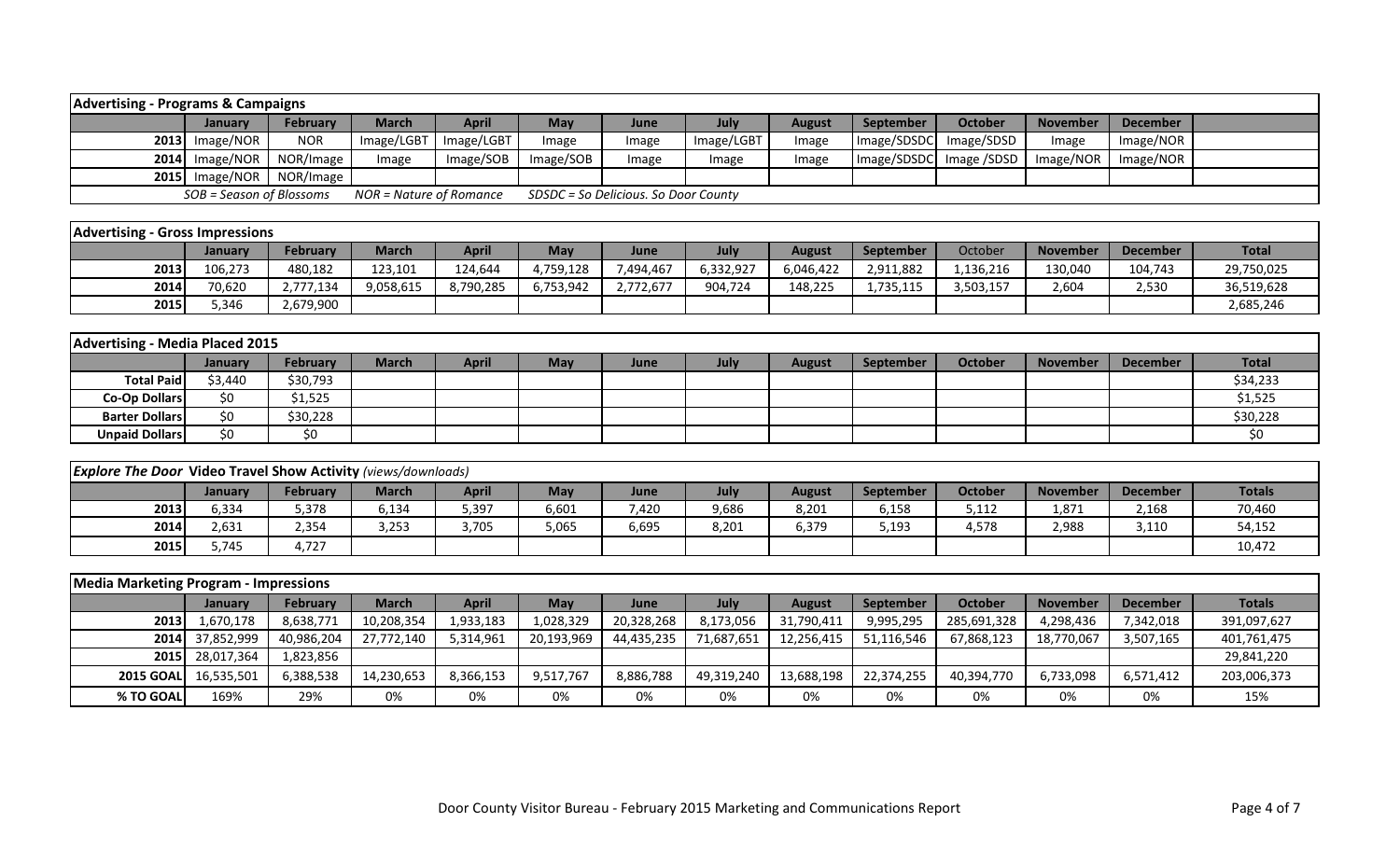| Media Marketing Program - Ad Value Equivalency        |                  |                 |              |              |           |           |                  |               |           |                |                 |                 |               |
|-------------------------------------------------------|------------------|-----------------|--------------|--------------|-----------|-----------|------------------|---------------|-----------|----------------|-----------------|-----------------|---------------|
|                                                       | January          | <b>February</b> | <b>March</b> | <b>April</b> | May       | June      | July             | <b>August</b> | September | <b>October</b> | <b>November</b> | <b>December</b> | <b>Totals</b> |
| 2013                                                  | \$13,829         | \$50,527        | \$25,621     | \$51,532     | \$28,678  | \$44,542  | \$59,408         | \$1,400,537   | \$30,423  | \$149,500      | \$50,362        | \$72,869        | \$1,977,828   |
| 2014                                                  | \$104,143        | \$93,897        | \$503,719    | \$75,517     | \$153,280 | \$107,290 | \$227,097        | \$196,220     | \$258,235 | \$141,898      | \$91,174        | \$81,448        | \$2,033,918   |
| 2015                                                  | \$70,320         | \$72,596        |              |              |           |           |                  |               |           |                |                 |                 | \$142,916     |
|                                                       |                  |                 |              |              |           |           |                  |               |           |                |                 |                 |               |
| <b>Media Marketing Program - Visiting Journalists</b> |                  |                 |              |              |           |           |                  |               |           |                |                 |                 |               |
|                                                       | January          | February        | <b>March</b> | <b>April</b> | May       | June      | July             | <b>August</b> | September | <b>October</b> | <b>November</b> | <b>December</b> | <b>Totals</b> |
| 2013                                                  | $\boldsymbol{0}$ | 11              | $\mathbf 0$  | $\mathbf{1}$ | 13        | 22        | $\boldsymbol{9}$ | 6             | 5         | 11             | 0               | 0               | 78            |
| 2014                                                  | $\mathbf{0}$     | 9               | $\mathbf{0}$ | $\mathbf 0$  | 10        | 22        | 15               | 9             | 6         | 10             | $\Omega$        | $\Omega$        | 81            |
| 2015                                                  | $\Omega$         | 9               |              |              |           |           |                  |               |           |                |                 |                 | 9             |
| <b>2015 GOAL</b>                                      |                  | 10              |              |              | 8         | 20        | 8                | 6             | 4         | 14             |                 |                 | 70            |
| % TO GOAL                                             |                  | 90%             |              |              | 0%        | $0\%$     | 0%               | 0%            | 0%        | 0%             |                 |                 | 13%           |
|                                                       |                  |                 |              |              |           |           |                  |               |           |                |                 |                 |               |
| <b>Group Tour Contacts</b>                            |                  |                 |              |              |           |           |                  |               |           |                |                 |                 |               |
|                                                       | January          | February        | <b>March</b> | <b>April</b> | May       | June      | July             | <b>August</b> | September | <b>October</b> | <b>November</b> | <b>December</b> | <b>Totals</b> |
| 2013                                                  | 87               | 314             | 127          | 83           | 538       | 49        | 9                | 213           | 31        | 83             | 145             | 42              | 1,721         |
| 2014                                                  | 153              | 621             | 130          | 70           | 156       | 167       | 108              | 207           | 39        | 14             | 34              | 48              | 1,747         |
| 2015                                                  | 134              | 451             |              |              |           |           |                  |               |           |                |                 |                 | 585           |
| <b>2015 GOAL</b>                                      | 175              | 350             | 175          | 125          | 162       | 175       | 125              | 210           | 77        | 60             | 55              | 75              | 1,764         |
| % TO GOAL                                             | 77%              | 129%            | 0%           | 0%           | 0%        | 0%        | 0%               | 0%            | 0%        | 0%             | 0%              | 0%              | 33%           |
|                                                       |                  |                 |              |              |           |           |                  |               |           |                |                 |                 |               |
| <b>Group Tour Inquiries</b>                           |                  |                 |              |              |           |           |                  |               |           |                |                 |                 |               |
|                                                       | January          | February        | <b>March</b> | <b>April</b> | May       | June      | July             | <b>August</b> | September | <b>October</b> | <b>November</b> | <b>December</b> | <b>Totals</b> |
| 2013                                                  | 22               | 9               | 6            | 8            | 72        | 4         | 9                | 20            | 14        | 8              | 8               | $\overline{7}$  | 187           |
| 2014                                                  | 29               | 34              | 8            | 12           | 14        | 28        | 24               | 25            | 6         | 13             | 5               | 6               | 204           |
| 2015                                                  | 33               | 19              |              |              |           |           |                  |               |           |                |                 |                 | 52            |
| <b>2015 GOAL</b>                                      | 30               | 30              | 10           | 12           | 15        | 29        | 25               | 25            | 5         | 15             | 5               | 5               | 206           |
| % TO GOAL                                             | 110%             | 63%             | 0%           | $0\%$        | 0%        | 0%        | 0%               | 0%            | 0%        | $0\%$          | 0%              | 0%              | 25%           |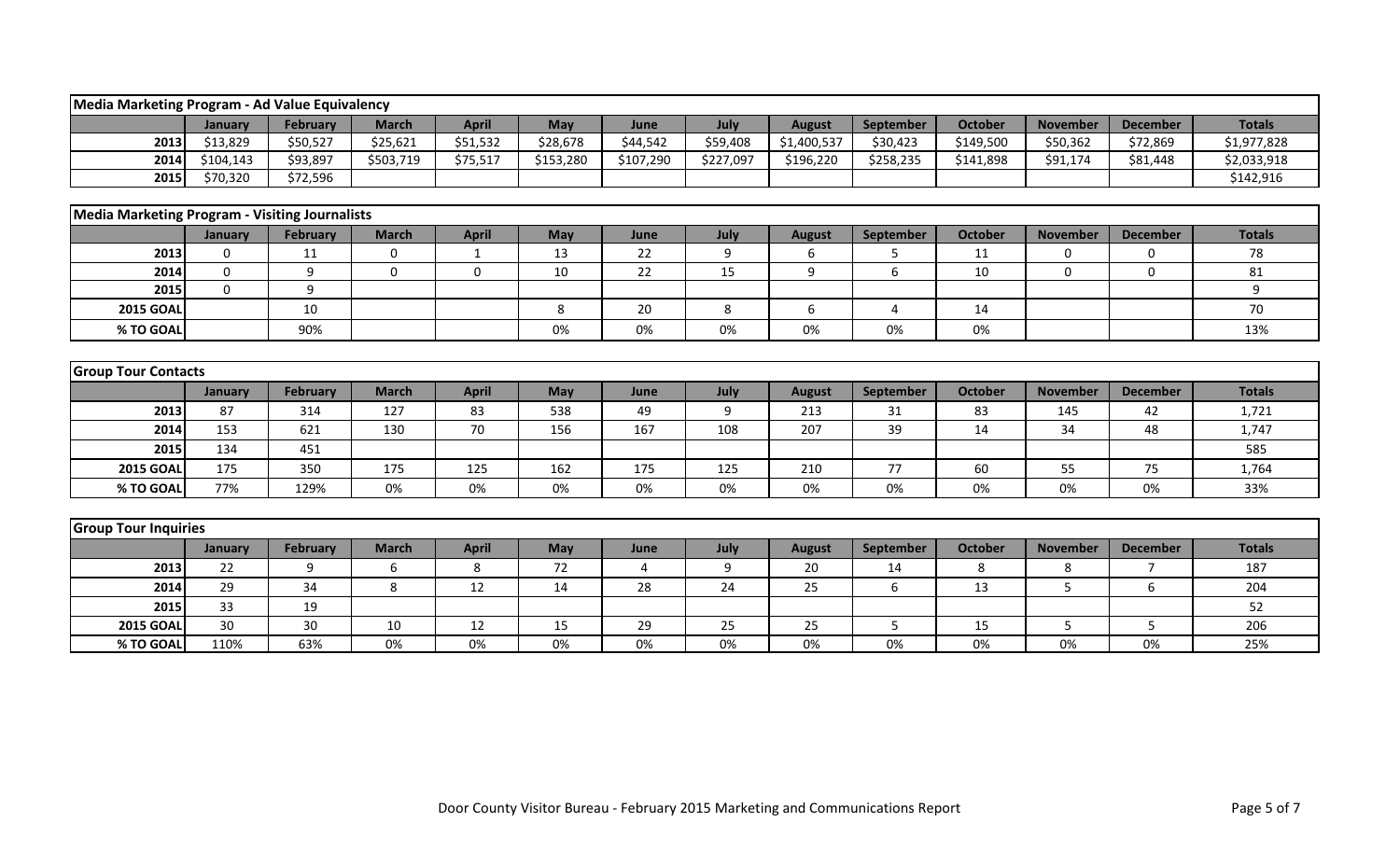| <b>Meeting/Event Planner Contacts</b>  |                 |                 |              |              |             |       |             |               |             |                |                 |                 |                |
|----------------------------------------|-----------------|-----------------|--------------|--------------|-------------|-------|-------------|---------------|-------------|----------------|-----------------|-----------------|----------------|
|                                        | January         | February        | <b>March</b> | <b>April</b> | May         | June  | July        | <b>August</b> | September   | <b>October</b> | <b>November</b> | <b>December</b> | <b>Totals</b>  |
| 2013                                   | 75              | 43              | 131          | 40           | 307         | 79    | 147         | 144           | 124         | 197            | 59              | 61              | 1,407          |
| 2014                                   | 81              | 81              | 149          | 61           | 206         | 199   | 181         | 143           | 154         | 86             | 276             | 68              | 1,685          |
| 2015                                   | 97              | 85              |              |              |             |       |             |               |             |                |                 |                 | 182            |
| <b>2015 GOAL</b>                       | 85              | 75              | 150          | 85           | 210         | 200   | 185         | 145           | 155         | 120            | 225             | 67              | 1,702          |
| % TO GOAL                              | 114%            | 113%            | 0%           | 0%           | 0%          | 0%    | 0%          | 0%            | 0%          | 0%             | 0%              | 0%              | 11%            |
|                                        |                 |                 |              |              |             |       |             |               |             |                |                 |                 |                |
| <b>Meeting/Event Planner Inquiries</b> |                 |                 |              |              |             |       |             |               |             |                |                 |                 |                |
|                                        | January         | <b>February</b> | <b>March</b> | <b>April</b> | May         | June  | July        | <b>August</b> | September   | <b>October</b> | <b>November</b> | <b>December</b> | <b>Totals</b>  |
| 2013                                   | 67              | 43              | 37           | 40           | 52          | 79    | 63          | 64            | 72          | 49             | 29              | 24              | 619            |
| 2014                                   | 30 <sup>°</sup> | 39              | 33           | 57           | 63          | 69    | 67          | 62            | 63          | 58             | 39              | 57              | 637            |
| 2015                                   | 82              | 35              |              |              |             |       |             |               |             |                |                 |                 | 117            |
| <b>2015 GOAL</b>                       | 28              | 40              | 35           | 55           | 65          | 70    | 65          | 60            | 65          | 60             | 40              | 60              | 643            |
| % TO GOAL                              | 293%            | 88%             | 0%           | 0%           | 0%          | 0%    | 0%          | 0%            | 0%          | 0%             | 0%              | 0%              | 18%            |
|                                        |                 |                 |              |              |             |       |             |               |             |                |                 |                 |                |
| <b>Trade Show Participation</b>        |                 |                 |              |              |             |       |             |               |             |                |                 |                 |                |
|                                        | January         | <b>February</b> | <b>March</b> | <b>April</b> | May         | June  | July        | <b>August</b> | September   | <b>October</b> | <b>November</b> | <b>December</b> | <b>Totals</b>  |
| 2013                                   | 1               | 1               | $\mathbf 0$  | 1            | $\mathbf 0$ | 0     | $\mathbf 0$ | $\mathbf 0$   | $\mathbf 0$ | $\overline{2}$ | $\mathbf{1}$    | 1               | $\overline{7}$ |
| 2014                                   | $\mathbf{1}$    | $\mathbf 0$     | $\mathbf 0$  | 0            | 0           | 0     | 0           | 0             | 1           | 0              | $\overline{2}$  | $\mathbf 0$     | 4              |
| 2015                                   | $\mathbf{1}$    | $\mathbf{0}$    |              |              |             |       |             |               |             |                |                 |                 | $\mathbf 1$    |
|                                        |                 |                 |              |              |             |       |             |               |             |                |                 |                 |                |
| Door County Welcome Center - Visitors  |                 |                 |              |              |             |       |             |               |             |                |                 |                 |                |
|                                        | January         | February        | <b>March</b> | <b>April</b> | May         | June  | July        | <b>August</b> | September   | <b>October</b> | <b>November</b> | <b>December</b> | <b>Totals</b>  |
| 2013                                   | 613             | 1,057           | 1,258        | 1,565        | 4,514       | 8,201 | 13,047      | 12,260        | 8,305       | 7,451          | 1,415           | 1,075           | 60,761         |
| 2014                                   | 807             | 893             | 1,093        | 1,424        | 4,682       | 7,859 | 11,926      | 11,585        | 7,916       | 7,540          | 1,042           | 1,006           | 57,773         |
| 2015                                   | 870             | 858             |              |              |             |       |             |               |             |                |                 |                 | 1,728          |